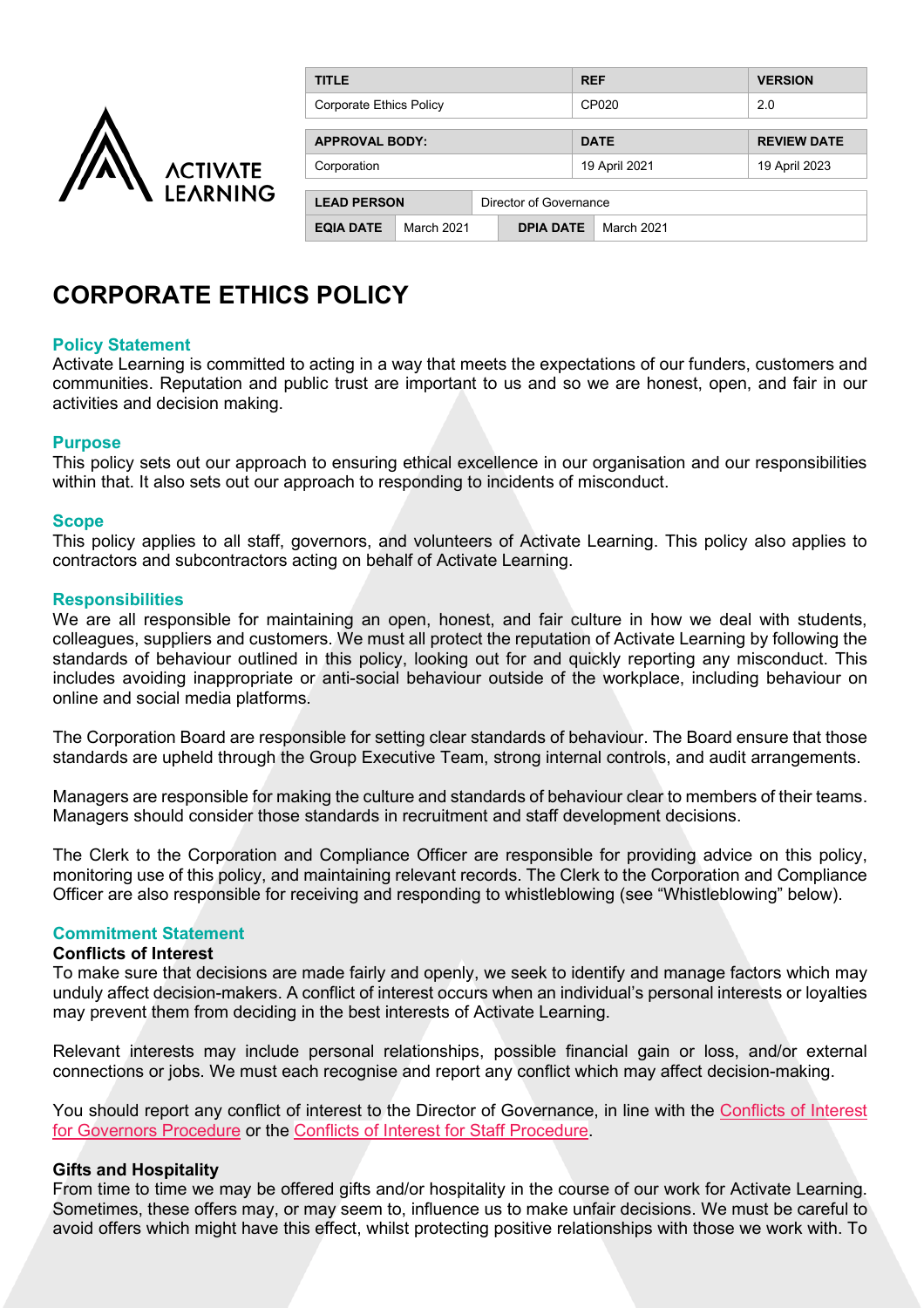do this, we follow careful guidelines as to the types of offers that may be accepted and when they may be accepted.

Offers that are small or of token value are generally acceptable. Larger offers may be acceptable if agreed in advance with the CEO or Chair of the Board. We do not accept any offer which may seem to encourage us to make a certain decision or behave in a certain way. We do not accept gifts of money, or any goods or services offered by suppliers who are involved in a live procurement process.

If you are offered a gift or hospitality, you should refer to the [Gifts and Hospitality Procedure](https://activatelearning.sharepoint.com/sites/Policies/Shared%20Documents/Gifts%20and%20Hospitality%20Procedure.pdf?) in case you need to decline it, report it, or seek permission to accept it.

## **Bribery and Corruption**

We do not tolerate any activity that is intended to unduly influence behaviour or decision-making (corruption), including bribes. We follow internal control systems to prevent such activity, and we are open and honest in our dealings.

We do not make or accept any offer that is intended to gain or recognise any undue benefit. In this case, benefits may include business advantages, educational benefits, or changes to routine processes. We promote honesty and fairness, and we will not punish anyone who refuses to act in a way which compromises those values.

We will make sure that all payments we make are reasonable, fair, and supported by evidence. We will only make or accept donations and sponsorship payments in certain cases, as outlined in the Bribery and [Corruption Procedure.](https://activatelearning.sharepoint.com/sites/Policies/Shared%20Documents/Bribery%20and%20Corruption%20Procedure.pdf) If you wish to make or accept a donation or sponsorship payment, you should carefully follow the Procedure. We will keep clear and complete records of any such payments, and all donations and sponsorships will be publicly disclosed.

## **Fraud**

The Chief Financial Officer (CFO) makes sure that we have strong internal controls, which are outlined in the [Financial Regulations.](https://activatelearning.sharepoint.com/sites/Policies/Shared%20Documents/Financial%20Regulations.pdf) We must all remember and follow those internal controls. Our finance systems and processes are regularly monitored and reviewed. Our auditors also review these systems, as directed by the Audit and Risk Committee.

We must all look out for fraud and report any suspected or actual fraud to the CFO without delay. Activate Learning will investigate any such reports, take action as necessary, and report to the Audit and Risk Committee, in line with the [Fraud Response Procedure.](https://activatelearning.sharepoint.com/sites/Policies/Shared%20Documents/Fraud%20Response%20Procedure.pdf)

## **Whistleblowing**

We act honestly, openly, and fairly, and welcome reports of any activity that does not meet these standards. We will treat all reports seriously and will fully investigate concerns that are raised. You should raise any concerns with your line manager first, or consult the relevant policy or procedure. If the matter cannot be resolved this way and affects the well-being of the general public, the disclosure and you as the discloser may be protected. If you wish to raise a concern and think it may meet this description, the [Whistleblowing](https://activatelearning.sharepoint.com/sites/Policies/Shared%20Documents/Whistleblowing%20Procedure.pdf)  [Procedure](https://activatelearning.sharepoint.com/sites/Policies/Shared%20Documents/Whistleblowing%20Procedure.pdf) outlines the process for doing so. You can also seek advice from the Director of Governance.

We aim to keep any concern raised under the Whistleblowing Procedure confidential, although we may need to share some details to allow us to investigate the matter. You will not be harmed, punished, or subjected to disciplinary action for raising honest concerns under the procedure. You may access additional support from Occupational Health via HR.

If you require external advice raising concerns that affect the well-being of the general public, you may contact [Public Concern at Work](http://www.pcaw.org.uk/) via the contact details contained in the [Whistleblowing Procedure.](https://activatelearning.sharepoint.com/sites/Policies/Shared%20Documents/Whistleblowing%20Procedure.pdf)

## **Modern Slavery**

We believe that everyone has the right to live freely and earn a fair wage for their work. We take steps, recorded in our annual Modern Slavery Statement, to make sure that slavery does not occur in our colleges or partners and we continually review and risk assess our supply chain. We look out for signs of modern slavery among our staff, students and stakeholders; if you suspect that slavery is taking please, you should raise your concerns through the [Whistleblowing Procedure.](https://activatelearning.sharepoint.com/sites/Policies/Shared%20Documents/Whistleblowing%20Procedure.pdf)